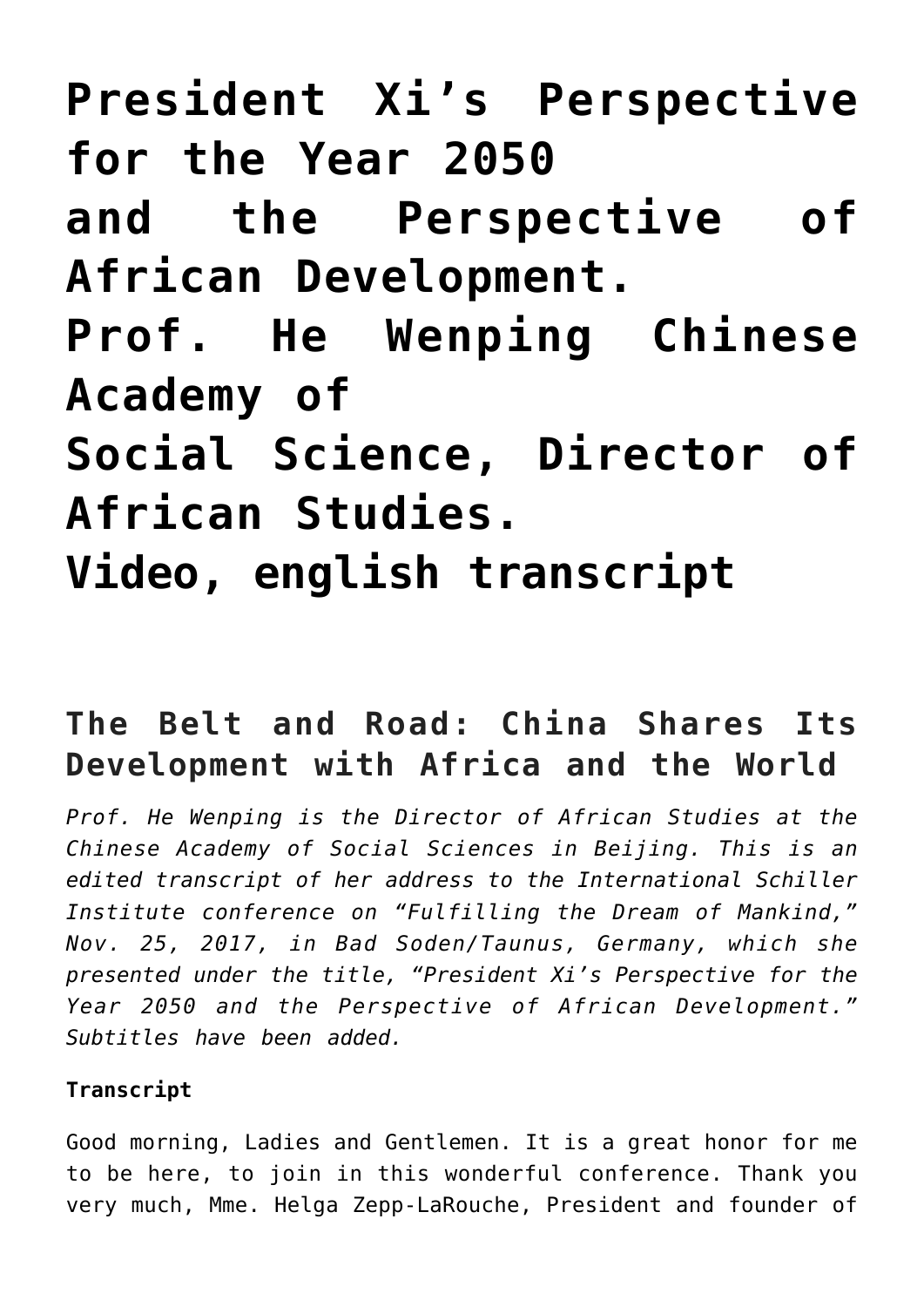the Schiller Institute, for inviting me here. I am very impressed, first of all, by this opening music, the lovely song called "The Jasmine Flower." Actually, when I hear the beautiful song, I have a kind of motivation to jump on stage, to sing together with this beautiful song. [applause]

This song I know is very famous in the Western society, seemingly like one of the Chinese dishes that is called Gong Bao Ji Ding, which I hear is also very famous in European countries, and especially in Germany. I think several years ago, when I spent my visiting fellowship in the German Development Institute, I had a very good friend—she's a German—she invited me to her apartment to cook this Gong Bao Ji Ding. And she followed all the procedures, how to begin doing it from the first step, second step, so it's amazing. Even me, I couldn't do that Gong Bao Ji Ding from the beginning to the end. So, we tasted that delicious dish together.

So, like founder and President Helga said, now in China, the Chinese people eat very well, but not so healthy! We have to learn how to diet now! Before, during Mao'stime, we had a shortage economy, and when Deng Xiaopingmade reforms and thisreform, the "Opening Up," and now the Chinese can feed themselves. But, now they're learning how to eat healthily, how to do the diet. So, I want to speak over my dinner, and also do a diet in order to keep a good figure.

Today I think it's a wonderful conference theme, called "Fulfilling the Dream of Mankind." I have the honor of talking about President Xi Jinping's perspective for the year 2050, and the perspective of African development. I have been told I have 20 minutes—I hope I can finish all my slides in 20 minutes.

First, the point in China is the roadmap and this development goal of 2050; 2050 is not too much further away, it's just quickly, every year passes so quickly, so very soon we will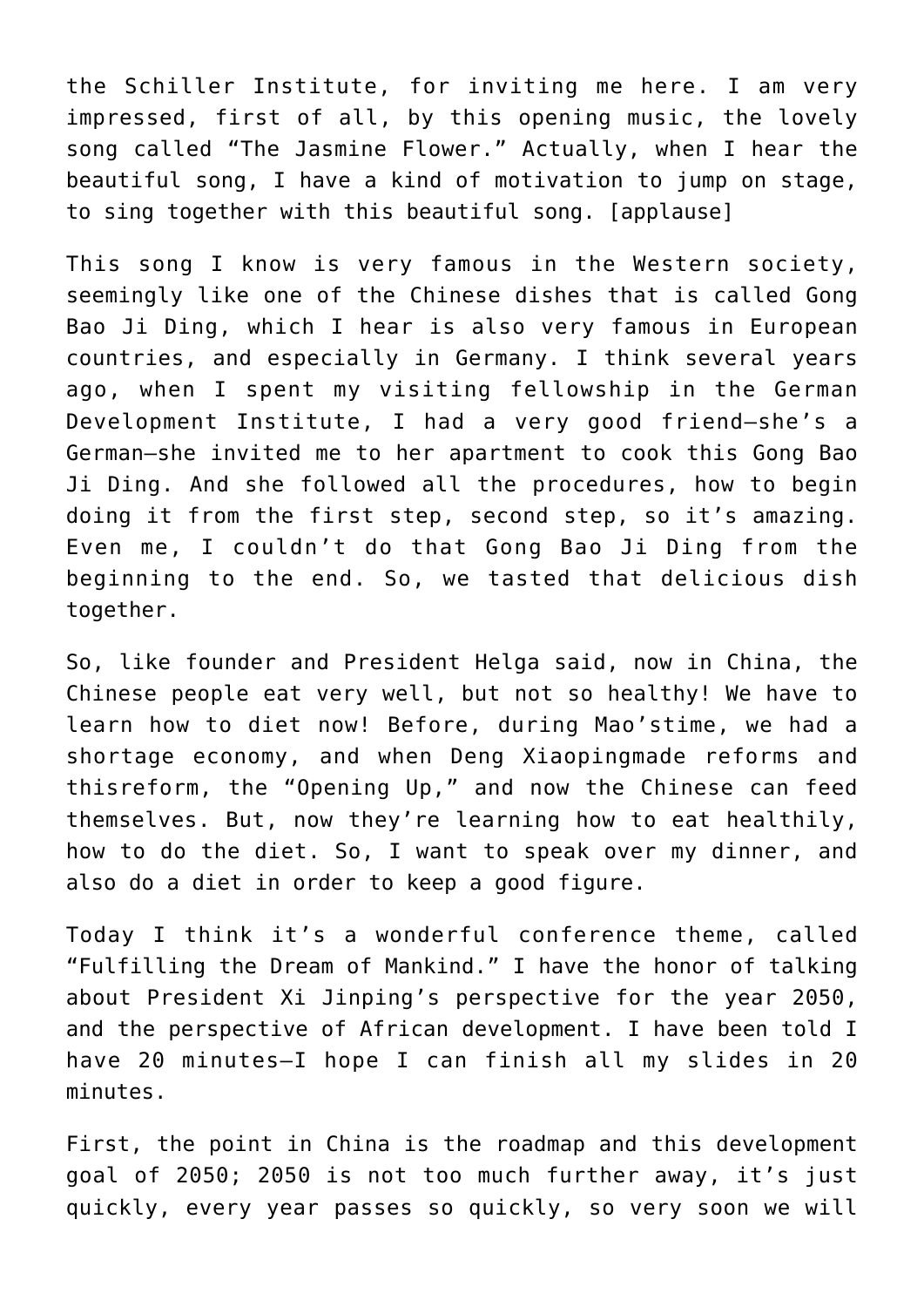reach 2050. His perspective, first, is in China, how to resolve the challenges we're facing at home.

And then, in the world there is the peaceful diplomacy, also called One Belt, One Road. So, One Belt, One Road is something linking China and all of the world: It's like our Confucian philosophers, and also like the Germans, with lots of famous philosophers coming from here, Schiller and so many! Those philosophers' thinking also needs to be connected together.

And then, inAfrica:Africa is a wonderful continent, I think, unfortunately now still left behind. So from China and from the world, how should we work together to help the people in that continent? That's the main point.

## **Two Pictures of China**

First, in China, the roadmap development goal— you all know on Oct. 18 in Beijing we had the 19th Party Congress, and all those very important documents will be released from the Party Congress. During the Party Congress, President XiJinping spelled out a longterm roadmap for the Chinese people, and the goal is to establish a moderately prosperous society, which we call the Xiaokang society. Xiaokang is a Mandarin Chinese word which means now moderate well-being. It's notso much a superpower yet, but just a moderate wellbeing society. So by counting, we should be out of poverty for all 1.4 billion population.

This is a tremendous job! Now we are entering into a new antipoverty phase, called a "target anti-poverty phase." What is the meaning of "target"? About a half year ago, I traveled to our poverty-stricken area in Shanxi province, and also I traveled to another, called Guizhou province, to see the poverty area, and I found that the local village heads will find out which households are still in poverty. So this is called the "targeting." And the heads of the village and the village leaders,their job is to help those poverty-stricken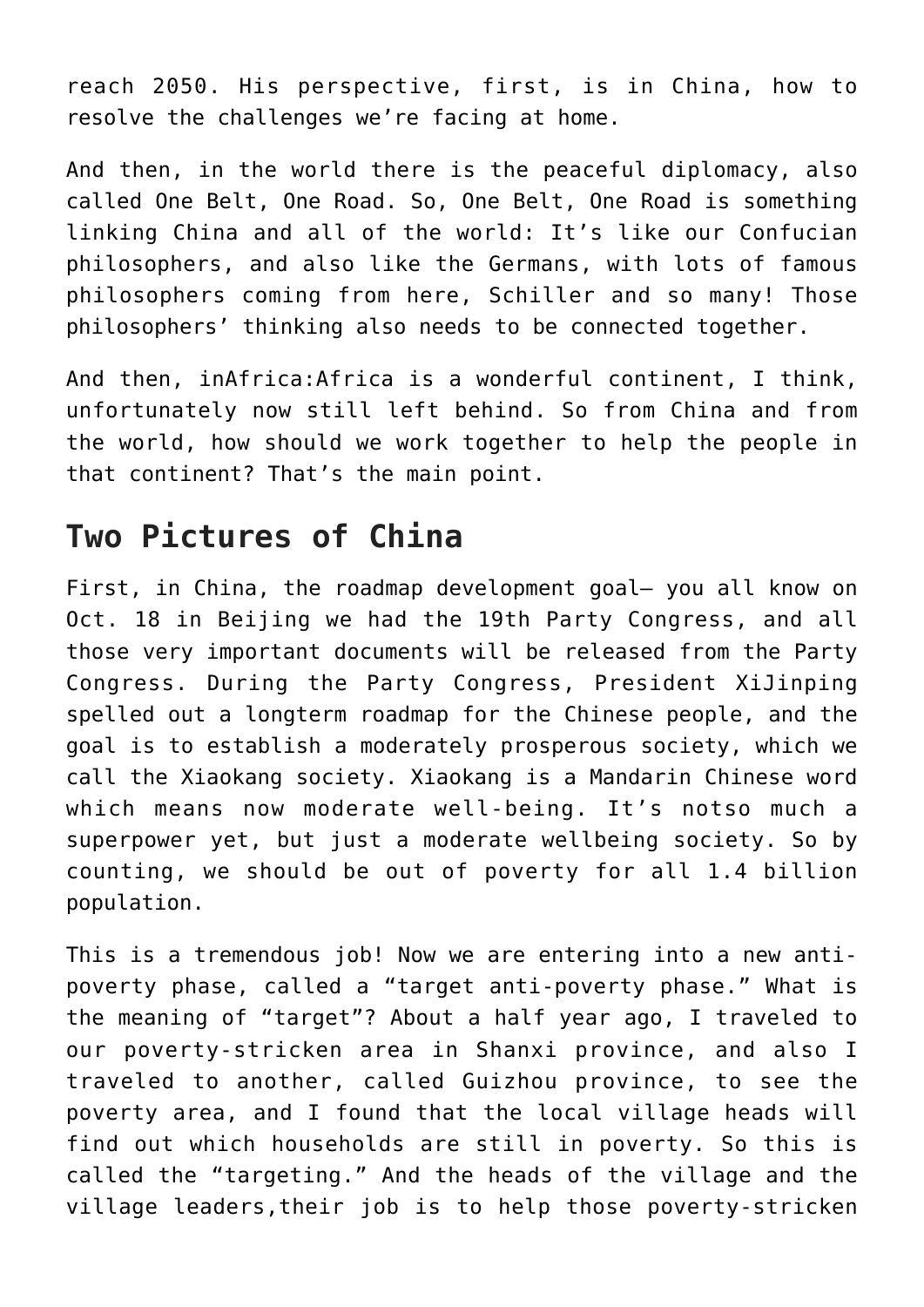households to help them to get rich in a certain amount of time.

To bring out of poverty all of our 1.4 billion population by 2020, is not an easy job. The per-capita GDP will reach \$10,000. Now Chinese per-capita GDP is \$8,000 in the year 2016; but back in 1978, our per-capita GDP was \$156! So it was very, very poor, when this opening and reform was just starting. In Mao's time, we had a very interesting phrase, to express Chinese people's thinking about our three generations of leadership: The first generation of leadership, which is Chairman Mao—Chairman Mao helped the Chinese people "stand up," which means, before we were lying on the ground, being colonized, semi-colonized by Japan, but Mao helped the Chinese people stand up, but not to be well fed, not well clothed, just to stand up: political independence.

Then Deng Xiaoping's reform and opening up. Deng Xiaoping helped the Chinese people to eat well, now becoming rich, but only economically. But now, under Xi Jinping's leadership, so they not only stand up and eat well, becoming rich, but we should make more contribution to the world, becoming people who really enjoy life, and the country also enjoys dignity in the world. That's to establish a Xiaokang welfare society.

And then, how to reach that goal, the two stages from 2020 all the way to 2050. The first stage is to 2035, to realize the socialist modernization, per-capita GDP will reach \$30,000; that's the goal.And then GDP as a whole will reach \$43.6 trillion, becoming the level of what's called the middledeveloped country. That's the first stage.And then, from 2036 to 2050 to become a country of prosperity, democracy, civilization, harmony—the beautiful socialist modernization power. That's the goal that's been set up in this 19th Party Congress.

So, when we think about China, there are two pictures of China, that is, generally speaking. If you go into details,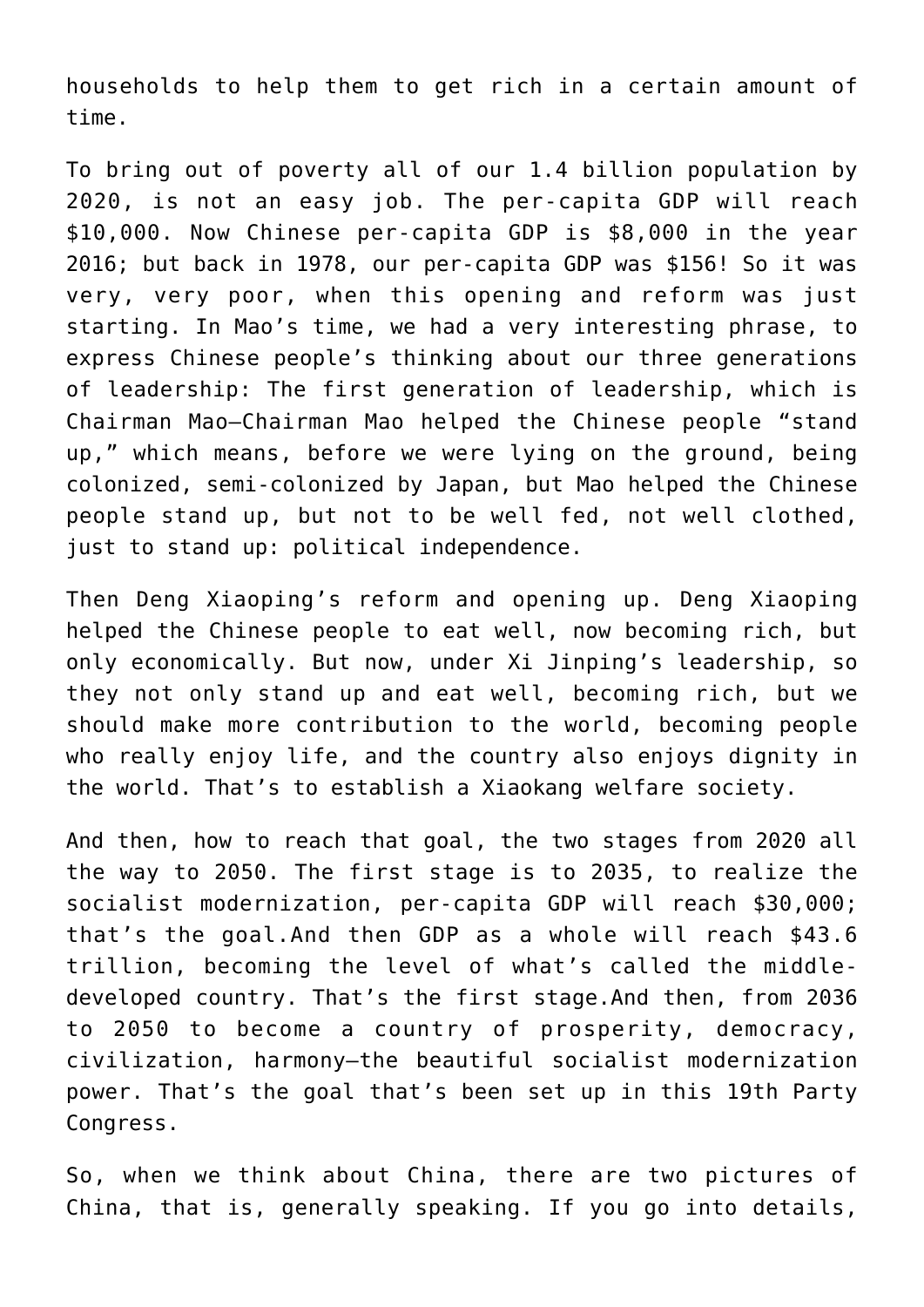there are a thousand different pictures of China. Those general two pictures—one is a rising power, seems very strong; this is the second biggest economy already, but—let me show the picture here—here is the general picture about China, this is the Global Economy by GDP. When we see the top right, United States of America, accounts for 24.32% of total global GDP; and then, to the left top, that's China, the yellow one—China accounts for 14.84% of global GDP. And then, a lot of others have double-digit percentages of GDP. So, in general, China is very powerful now.

But, when we go to the per-capita GDP, this is the picture. We talked before about the Xiaokang. We're still struggling, heading forward toward Xiaokang, just to get to \$10,000 percapita GDP. Even recently,— let me share with you what the heated debate has been in recent days. Just a week ago in Beijing, there was a big fire; I think it was beyond the north Fifth Ring. That big fire cost around 28 lives. Eventually, after an investigation, we found that fire started in the basement, during the renovation of the building. And they found that there were a lot of people, migrant people living in that area, so fire safety measures hadn't been taken, and eventually the municipal government made a decision that all those places below the standard of fire safety have to be demolished. And then we had lots of debating from the rich saying, those migrant people, now they have to go back to their home towns. So that is the real picture.

It's another picture of China: Per-capita GDP is very low, and then the poor people, migrant people, are still struggling for their lives. In Beijing, winter season is very cold for those migrants. They have to leave Beijing and go back to their home towns with very short notice. That's another picture of China, so not saying that "everything's beautiful"; there are also very huge challenges.

So those two stages for 2050 are a huge challenge for China itself.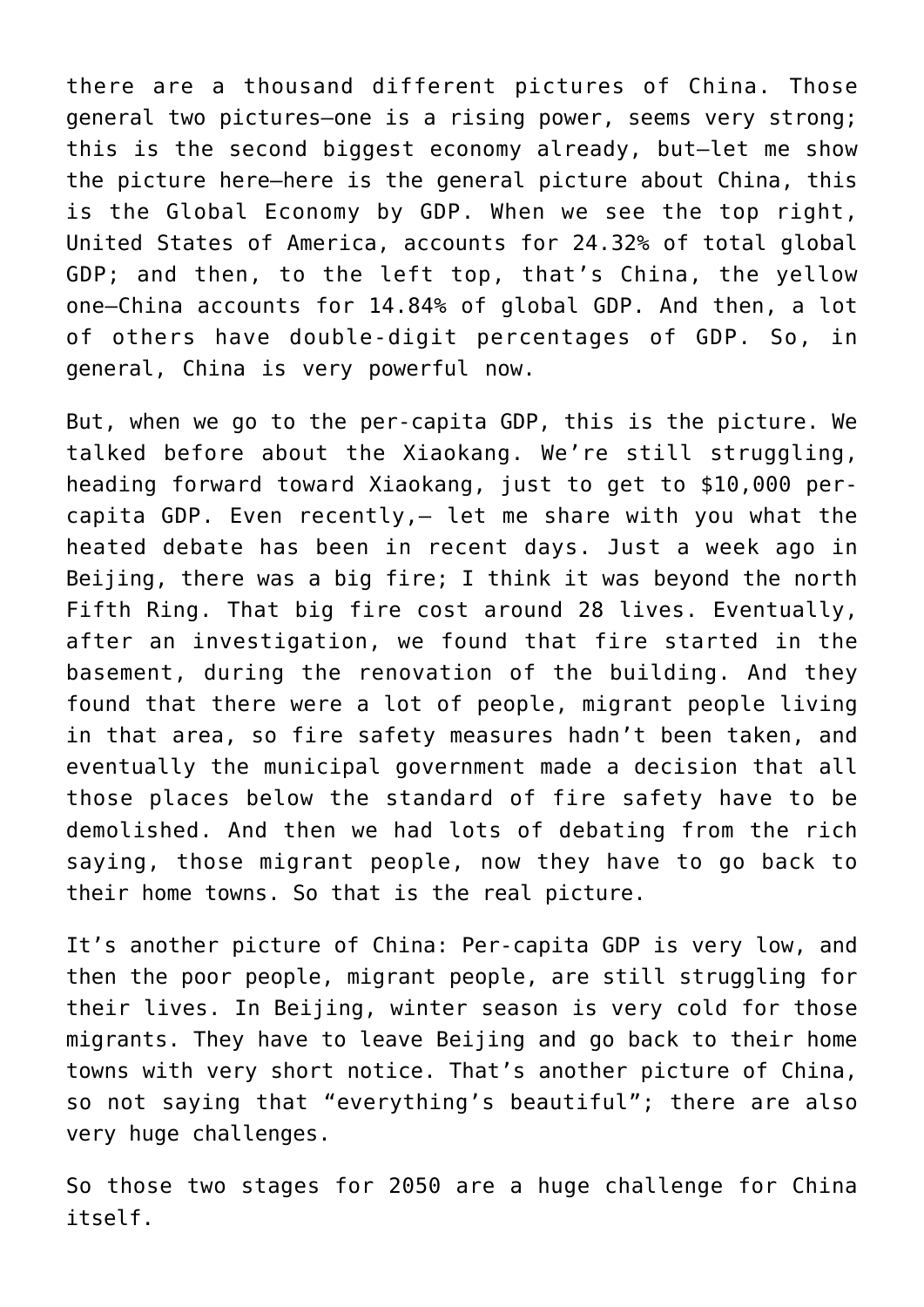## **China Has Passed the Tests**

So how to realize those beautiful goals? I think President Xi Jinping has done these things ever since 2013, when he took office. He has done things domestically, of course. Political development is to strengthen Chinese Communist Party, the ruling party's leadership, through the anti-corruption and anti-poverty campaigns. Anti-corruption is to do the things from the party leadership, but anti-poverty is to resolve the people on the ground, so there are two ends of those campaigns. But both ends of those campaigns are intertwined with each other. We started with anti-corruption, otherwise you cannot re-collect the confidence of the people on the ground to the ruling party. Although we started to resolve this poverty issue, you cannot claim it for yourself; you are still marching on the socialist path.

Anyhow, how to re-collect the confidence of the people and build the party's leadership? So three self-confidences have been put forward: those three, called the self-confidence, are the Development Road Confidence; the road we have chosen is called the socialist system with Chinese characteristics. So: Development Road Confidence, Theoretical Confidence, and Confidence in the State System—actually, the three things are the same thing, but have three different sides.

Maybe I should show the "shoe theory" President Xi Jinping mentioned, which means everybody wears our shoes, and the shoes should fit the feet, rather than the feet fitting the shoes. This is very simple knowledge, but when we deal with those very complicated theories, sometimes we lose sight of the simpler things.

So, we have this traditional story coming from this shoe theory. China has a 6,000 year history. Recently, U.S. President Trump mentioned this story: President Xi Jinping met President Trump and the First Lady to visit the gorgeous Forbidden City, the imperial palace, and he mentioned, China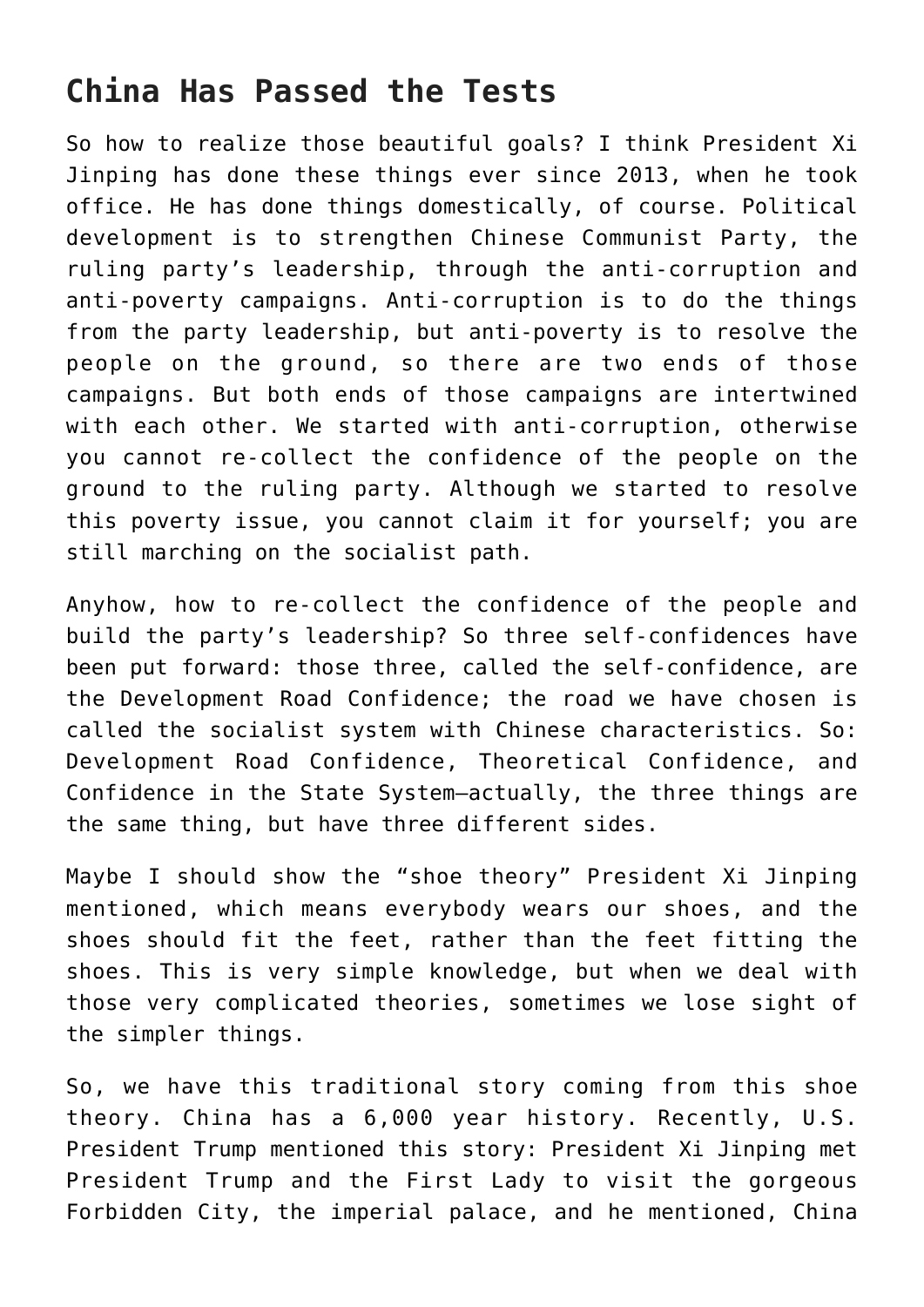has 6,000 years of history, and President Trump answered, "Oh, yes, I know that! Egypt has a longer history—8,000 years." President Xi Jinping said, "Yes, yes, Egypt has 2,000 years longer history than China, yet both are very civilized."

So anyway, in our 6,000-year history, we have this phrase—when you learn Chinese, we have lots of beautiful phrases; all these phrases come from stories. This story mentions a guy who went to the market to buy shoes, but those shoes didn't fit his feet. Maybe the shoe style was beautiful, but it didn't fit his feet. And then, he immediately got out his knife, trying to cut his feet smaller, in order to fit into the shoes. This is the story: All our primary school students, they know this story when they write in Chinese writing; if you use a beautiful phrase you can get a higher credit, because you know the character very well.

So, it looks very simple, but it seems like our national condition is just like our feet: Our national condition, our character, our history, our population, our philosophy, all of that. Our feet cannot change, but those beautiful systems, liberal democracy, with some finger-pointing at China saying, "it's a one-party system," like you see a lack of transparency, and also maybe there's no fixed election—blah, blah, blah. We know what's better for China. At least those self-confidences are not naive belief! "I'm super, I'm super," but in fact, you just have very poor performance. That's not where self-confidence comes from. The self-confidence comes from your good performance.

What kind of things have we done that are good? Of course, from \$156 per capita GDP, now becoming the second biggest economy, and also, we have gone through a lot of tests,such as the Arab Spring. When the Arab Spring took place in the year 2011 in Tunisia, there was lots of guessing, saying "China should be next," to have an Arab Spring very soon. Things were happening from Tiananmen Square, lots of reporters, every day they go to Tiananmen Square just to "catch the picture," to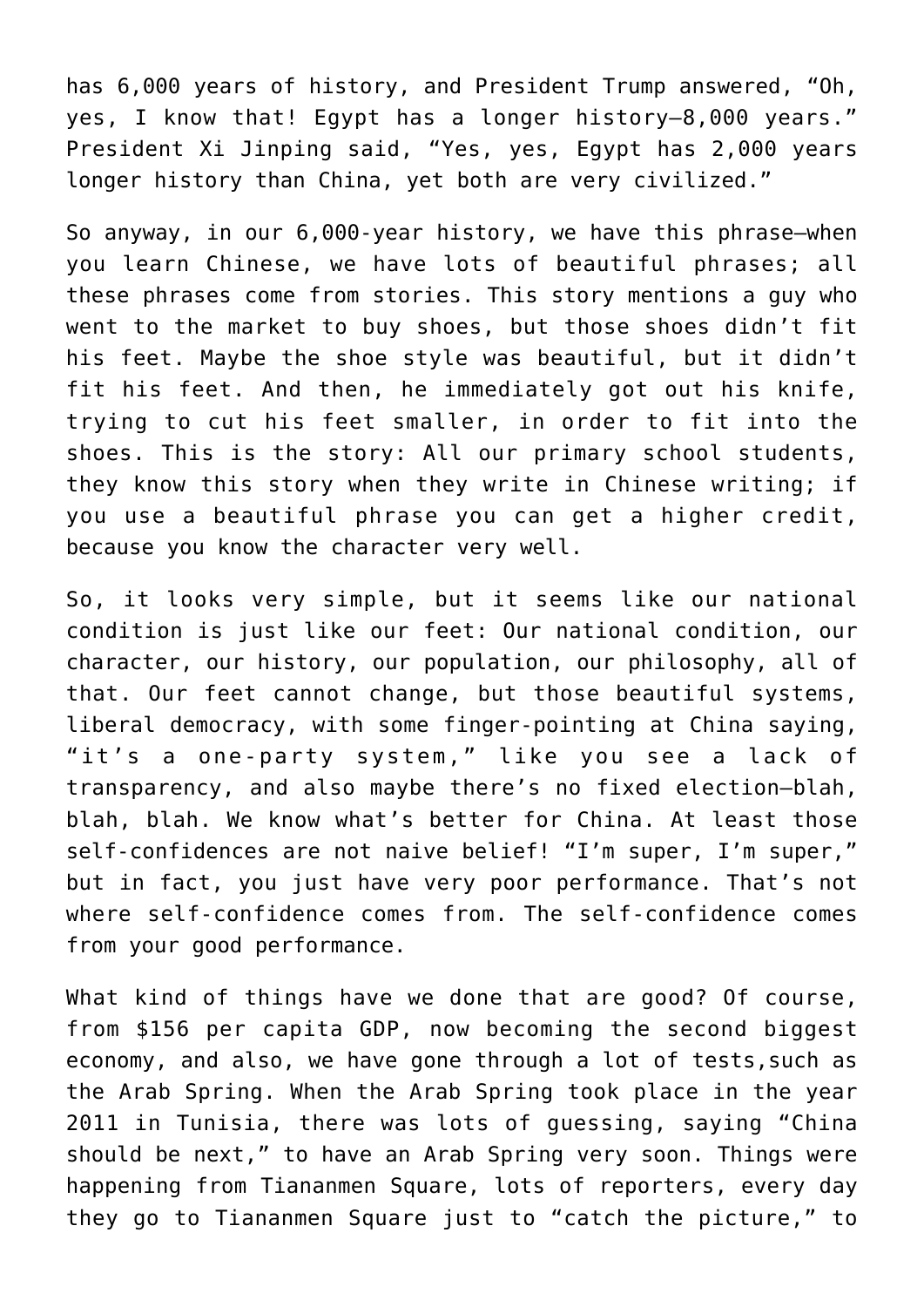offer the picture to the newspaper and get it on the front page. But it's very disappointing: There is no such thing happening.

And then, there was a lot of talk, after the 2008 financial crisis on Wall Street, with people saying "China will be next," and all those economic things about Deng. Before, they were even talking about China breaking up. But all of those tests, now the Chinese people and the government have gone through. Still, the economy is good; in politics people are united. And even the issue of terrorism, you see Egypt has suffered from another terrorist attack just yesterday. China also needs to watch closely for all those potential terrorists, maybe they are coming back from Syria, from Iraq. All of these are the great, great challenges.

Therefore, the confidence coming from those things—we have passed through all those tests, it's not just coming from empty things.

Also, put forward the Chinese Dream—I'll move a bit faster now—achieving the rejuvenation. I don't have the time to compare the Chinese Dream and the American Dream; there is a bit of difference from the American Dream.

## **Quality Matters**

Secondly is combating corruption. President Xi Jinping mentioned power must be caged by the system, and the rule of law must be strengthened. Also there are several channels to anti-corruption. The first is to improve the Party's conduct and strengthen Party discipline. Party discipline: Its power has been dramatically strengthened. A lot of tiger-level corrupted officials, and the mosquito-level corrupted officials—no matter whether you are tiger-level, like on the level of the Political Bureau, very high level those leaders; and the mosquito-level is the countryside, the village level, the heads of villages. With all levels of corrupt officials,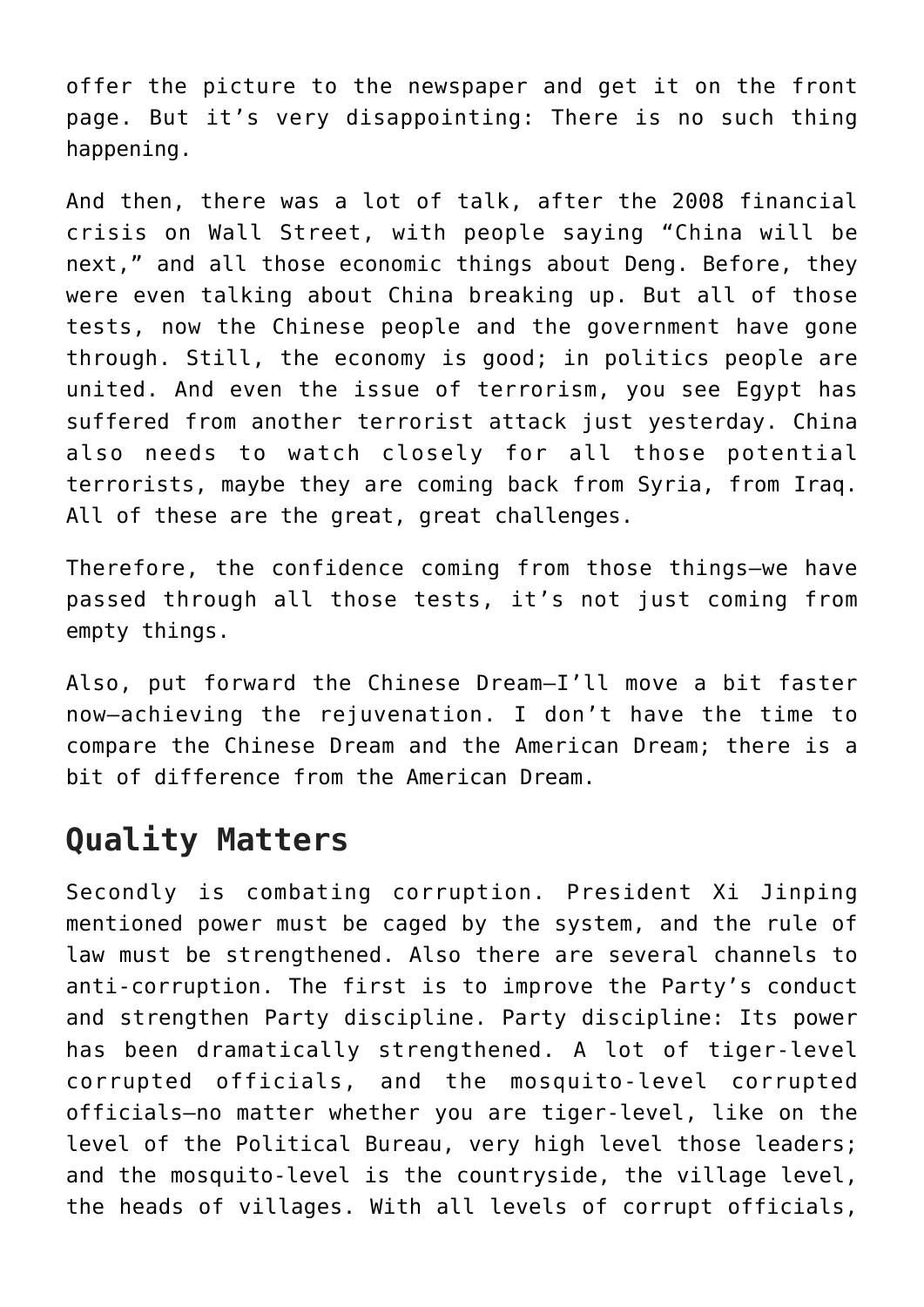there is no method.

Now, also we have the Party school. I will not go into detail for lack of time. But one factor in the anti-now,corruption campaign,— I visited from time to time different provinces, and the people in the provinces, especially grassroots level people, now feel happy, because before, whenever you'd go to see a doctor, or you send your kids to school, you have to go through the back door; otherwise there's no chance for the poorer people, for their kids to get into a good school because corrupt behavior was everywhere, at all levels. But now, those people are saying, "Oh, thank President Xi Jinping, we no longer have these kinds of officials, bold enough to collect the 'red envelopes.' " In China, the red envelope is where you put the money to give to the doctor, so he will maybe be careful in doing the surgery for you; if he doesn't get the red envelope, you know, maybe he's not as careful in your surgery.

Now, those things are no longer there, especially among officials. And we also have the anti-poverty campaign.

Economically developed green economy and ecological progress. So, from "speed matters" now to "the quality matters." Before, in Deng Xiaoping's time, we had a slogan, "Only development matters: Development, development, development; GDP, GDP, GDP." All levels of officials, they just concentrated on how much GDP growth rate they achieved, otherwise there's no hope for their promotion. But now, GDP no longer matters: quality matters! So our environmental protection ministry is very powerful. They will go to different provinces to check on pollution. So if you are not concentrating on quality, you will not get your promotion anyway.

In Deng Xiaoping's time there was a very famous slogan—these are the words of Deng Xiaoping: "No matter whether it's a white cat or black cat, as long as it catches the mouse, it's a good cat." He was referring to the fact that no matter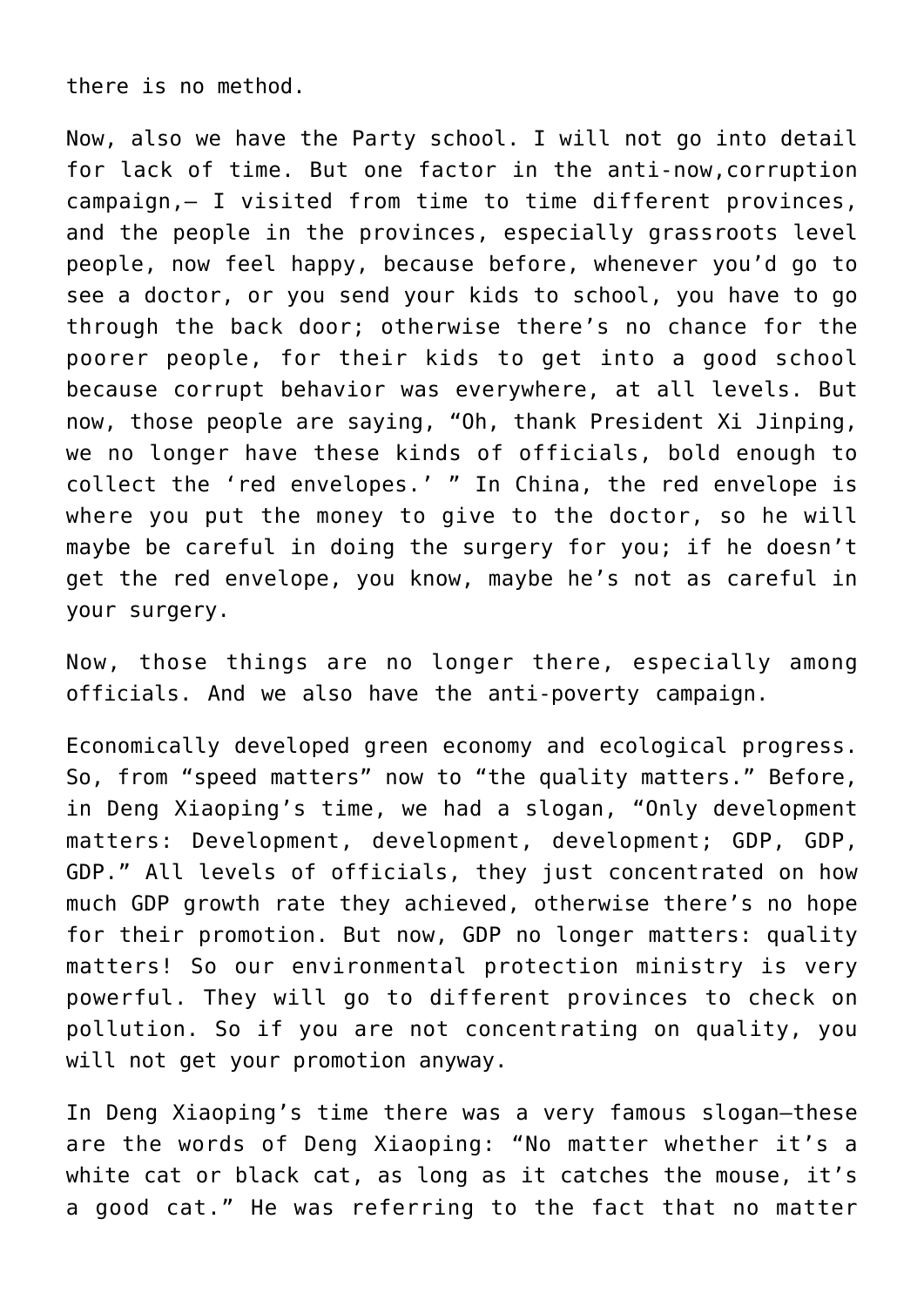whether it's the capitalist way or socialist way, as long as it can make our GDP go forward, we'll take it. But now, people are saying "Black cat or white cat doesn't matter at all, we are far beyond that ideological thinking, but now it should be a Green cat." We cannot suffer from this pollution, and there's a lot of very bad air pollution.

One of our Party Congress documents talks about establishing the "beautiful China," so you can see a blue lake, a blue sky, very clean water, fresh air—those things we used to have before. But, after "development, development, development," you have money in your pocket, and you have to pay to put on your face mask [to protect against air pollution]. So, what's the meaning of life?

It just like a person, people were saving, before you reach 40 years old, you sacrifice your health to chase after money; but after you reach 40, you spend all the money you accumulated, trying to get your health back! That's the significance for China: Before we were sacrificing our sky, our blue sky, clean water, to chase after GDP. But now we have to use all the money in the GDP trying to get back the blue sky! That's the vicious circle.

How to pay attention to this quality issue in economic development? We made another change, which is a a productiondriven economy to the innovation-driven economy. The pollution comes from what kind of thing? Coming from "Made in China"—China serving as the world factory, where everything was "made in China," so everything was spent in China, and pollution was left in China. So the world factory caused this pollution. We no longer want to be the world factory, we want to be the world's office, like India. The India President for instance said his country is a world office. We also want to be the world office.

Now, the world factory is also OK, but we need to improve, from those polluting ones, to becoming a very clean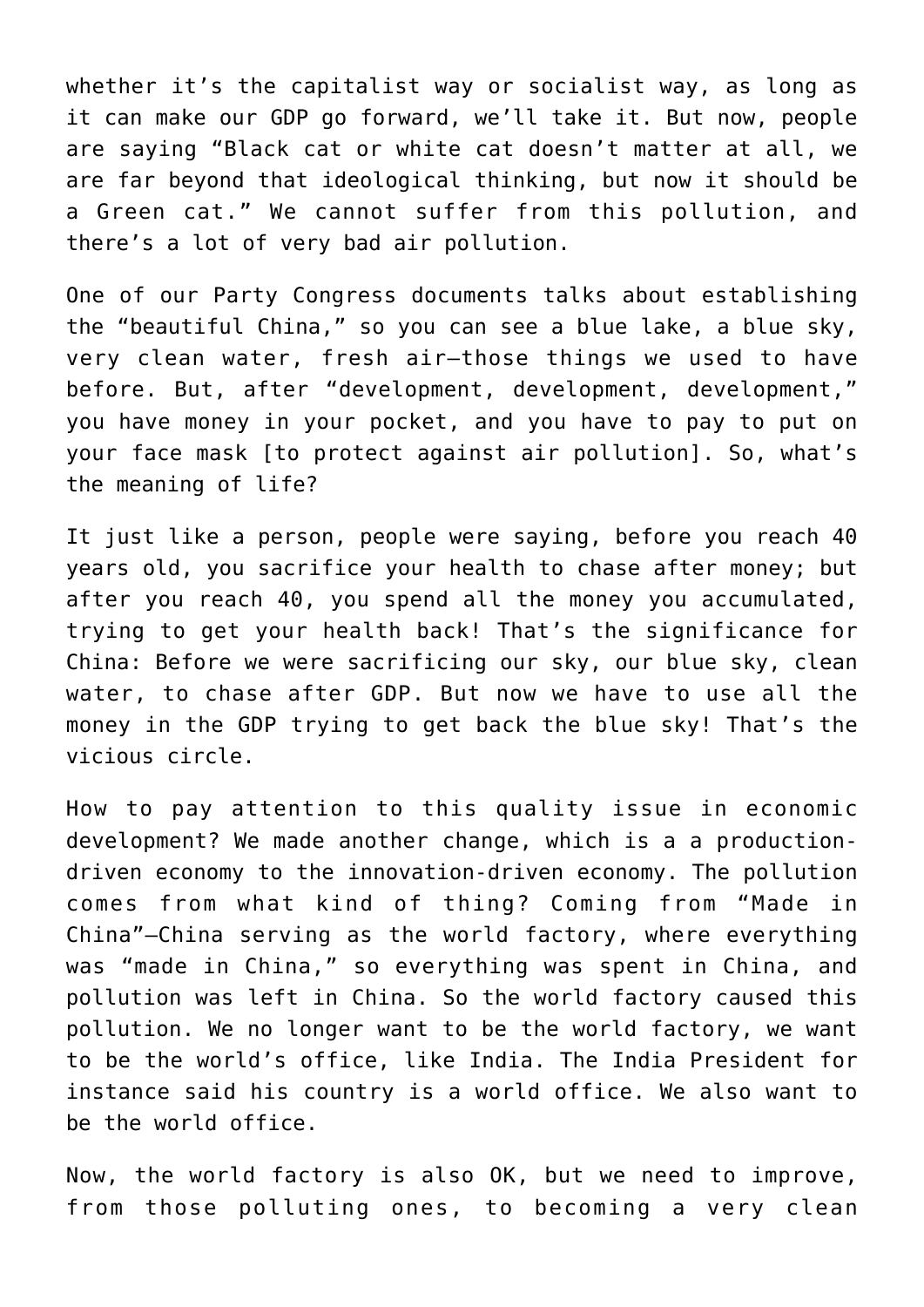industrialization. So that is how to balance this growth and development, and inclusive development. Not to have only GDP growth rate with poor people and migrant people being chased away from the capital city. So, we have to be inclusive. All of these environmental developments, domestically speaking, this world of 2050, and internationally, are in the China One Belt, One Road initiative.

On One Belt, One Road, I don't think I need to go into detail, because when I entered this conference room, I saw lots of books over there [The New Silk Road Becomes the World Land-Bridge]—maybe I'll do some advertisement for those books—they are very rich for the world One Belt, One Road. So, I'll skip over that.

### **The Three 'No's'**

Earlier, we were talking about the peaceful rising of China, and then because maybe some American friend said "it's very aggressive,"—"peaceful rising, it's very aggressive." And it's not so nice to the ear, so we changed the name to "peaceful development." So when our American friends put forward the Asia Pivot, we also thought it was quite aggressive, Asia Pivot. And so they also very nicely changed the name to the "Rebalancing Asia." So you see, we both changed and could meet in the middle.

So, from "peaceful rising" to "peaceful development," is the guideline for China's diplomacy, but some people have noticed, saying in Deng Xiaoping's time, Chinese policy seemed more or less to keep a low profile, and then in Xi Jinping's time, it seems more becoming active somehow, making more contributions to the world. Probably, yes, that's right. When you have the capacity, maybe you should make more contributions.

Let's skip over and go to the "Three No's," the three things we will not do: One "No" is "no intention to rely on so-called new colonialism." We have been labeled as the "new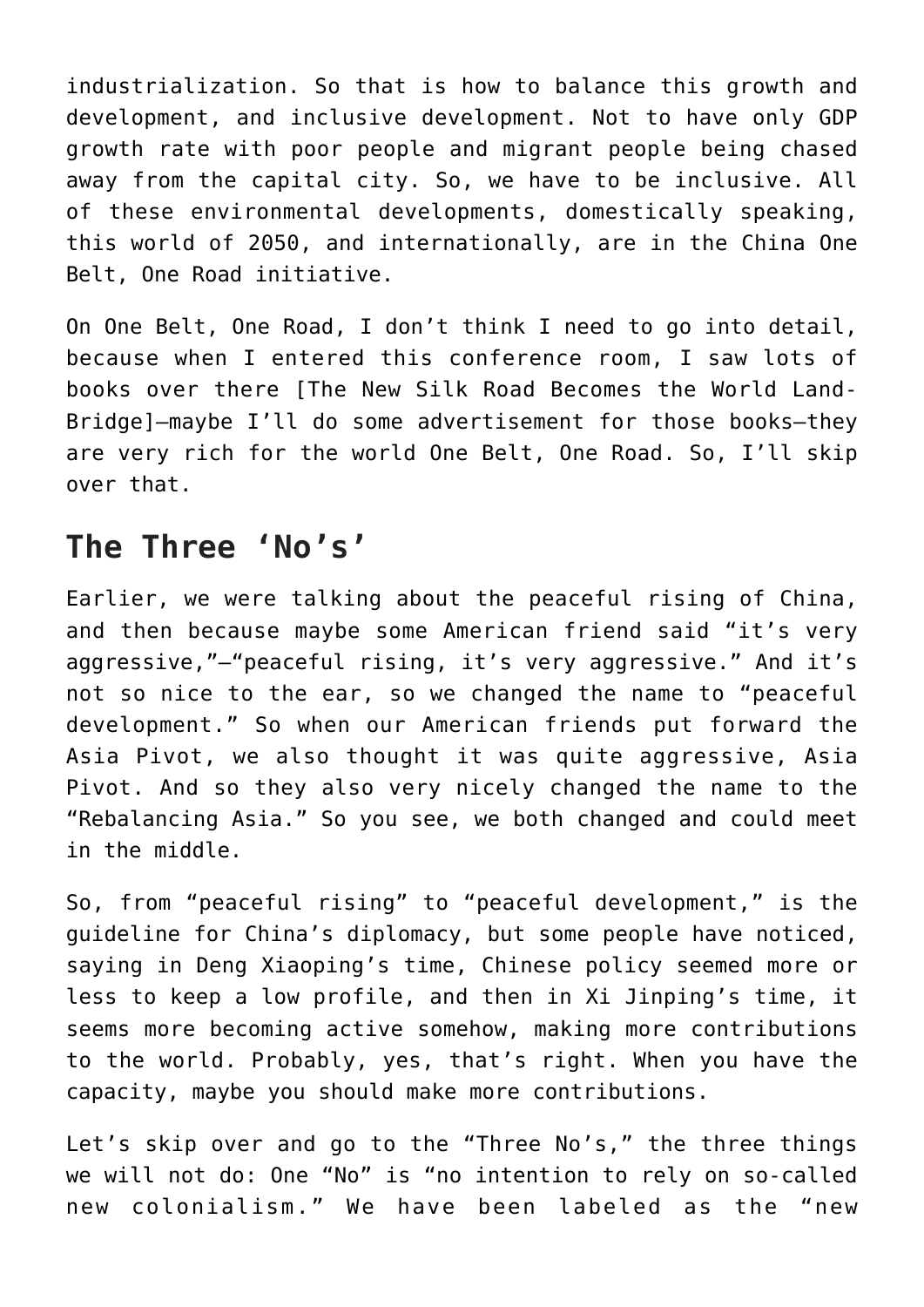colonialists" in Africa, but not even our African friends have had the right to say whether China is the new colonialists or not. So I have no right to say that—our African friends have the right.

And secondly, the second "No," is no intention for military expansion, and war like Germany and Japan did in the Second World War.

And no intention to ask for the "China model" or to pursue ideological confrontation.

So those are the Three No's to explain why China's policy is peaceful development.

#### **The Industrialization of Africa**

Let's quickly go to the One Belt, One Road: This is just what I call—this is not official, it's what I call it—I think this is a 1.0 version of One Belt, One Road, because all those things you see, the Maritime one and the Silk Road continental one, go through 64 countries. In this 1.0 version, only Egypt is from Africa, among these 64 countries. But now, I think One Belt, One Road is entering 2.0 version—that is, now facing all the countries in the world. As President Xi Jinping mentioned to the Latin American countries, "you are all welcome to join the Belt and Road." In the Chinese "40 Minutes," Xi said, all the African continent is now on the map of the One Belt, One Road, the whole African continent, especially after the May Belt and Road Summit in Beijing had taken place.

So now, its face is open to all the countries in the world, now it's inclusive. Any country that would like to join, I would like to say. You see, these are two leaders in the world: People are saying "America First" is the idea. You see from abroad, Trump in the White House saying, "America First." If anything is not too good for America, it's not good at all. But, for President Xi Jinping, the One Belt, One Road is to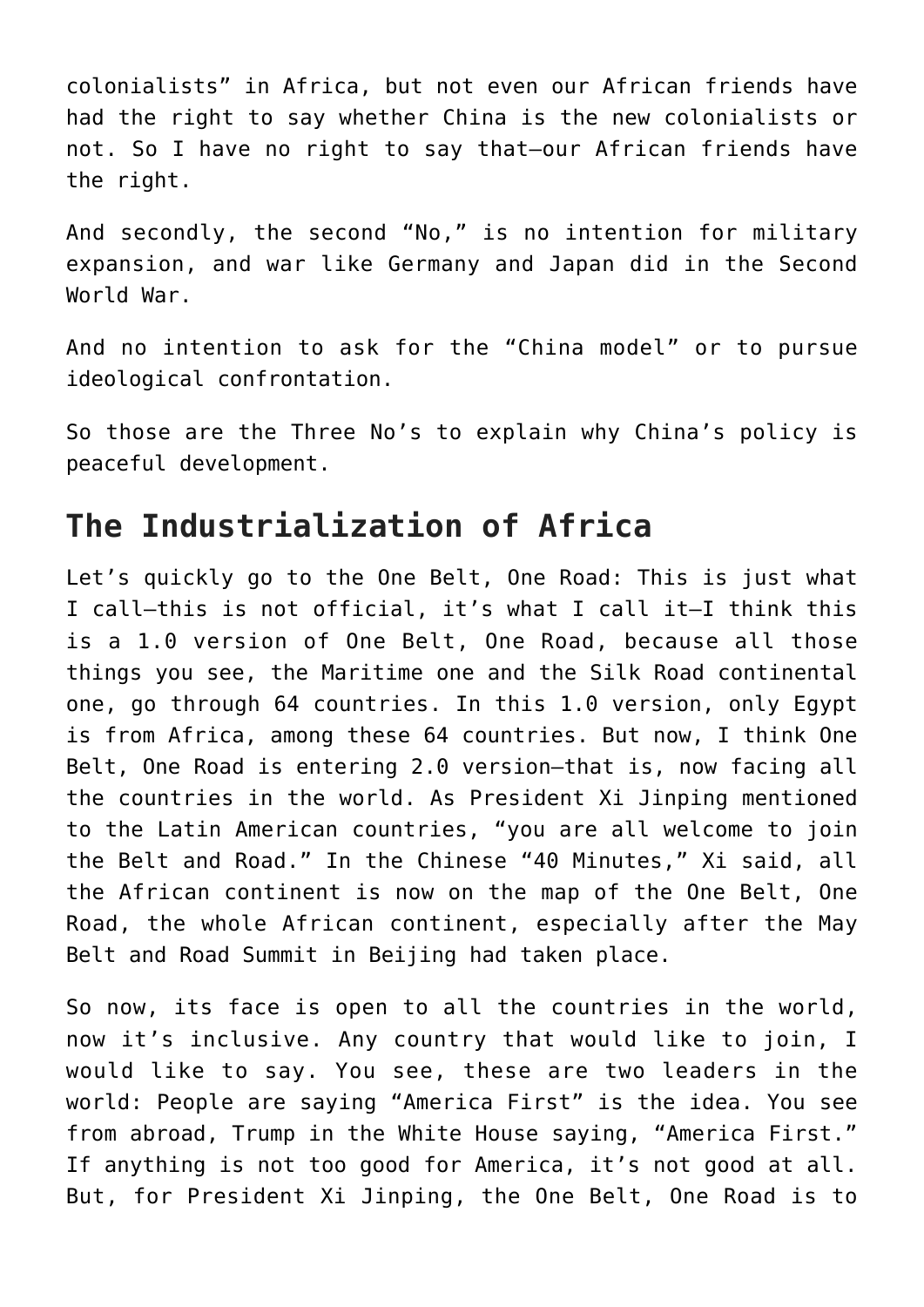make the world better. It's not, "make China better," because with all this Belt and Road, the Chinese foreign exchange reserves, we're now enjoying the number-one highest foreign exchange reserves in the world.

So, we're going to use those foreign exchange reserves to build all those roads—connectivity! Connect China and other countries to join together, to build trade. And there are three connectivities we are talking about: First is the policy connectivity, China's One Belt, One Road initiative is relevant to countries, their own development strategy. For example, Ethiopia. Ethiopia has now been named as the "next China" on the African continent. It's not my invention, these words—many scholars have been published talking about which country in Africa is going to be the China in Africa, which means, developing faster! Faster and leading other countries forward. Most of them refer to Ethiopia.

Ethiopia has now reached an GDP growth rate, last year, as high as 8%, but the whole rest of the continent, especially the oil rich countries, are suffering from lower oil prices. So they have developed an industrialization strategy; their strategy and the China strategy should be connected. One is called the policy connectivity.

One is to make the world better, another is to make "America First," America better. So we look for the world, and America now looks for America only. That's the difference.

This is the connectivity—"policy coordination," our policy and the relevant country, not only in Africa, but policy connectivity first. And then, physical connectivity, to build infrastructure. Infrastructure to link the countries together. And then we push for trade, unimpeded trade. Allow me to share another number with you: In the world as a whole, there are 193 countries, but China serves as the number one trade partner with as many as 128 countries! So, we are based on economic growth, based on export, based on trade. Now Chinese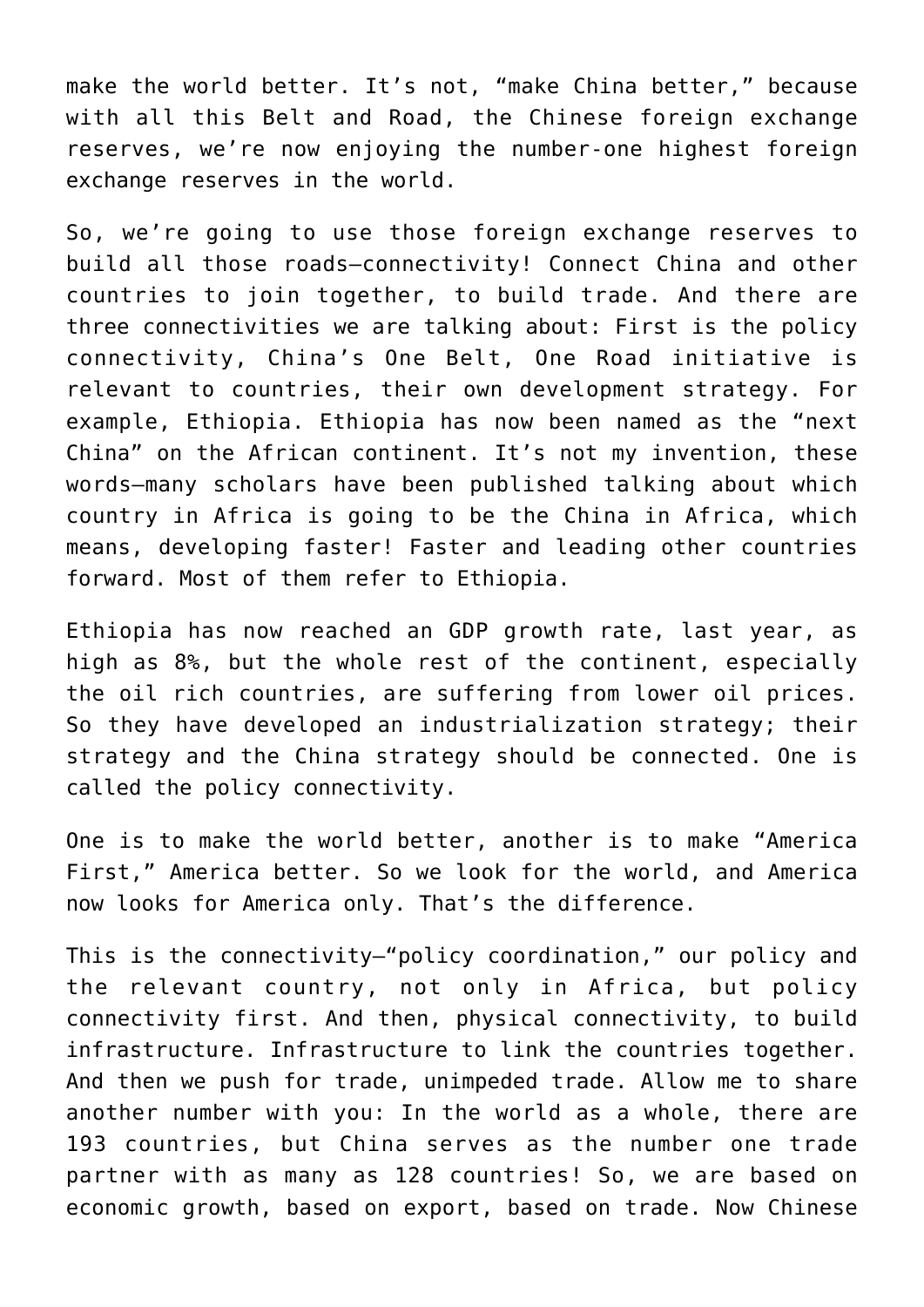President Xi Jinping is holding high the flag of free trade.

So free trade and also inclusive globalization. When he joined the World Economic Forum in Davos, earlier this year, this is the first time a Chinese President had joined the World Economic Forum; before that, the highest official was only the Prime Minister. When he joined that forum, he put forward two things that China wants to push forward: One is free trade, and the other is the inclusive globalization.

That is the trade we want to push for as global trade, and financial connectivity, financial integrity. China is pushing the One Belt, One Road to share its development with the world, and the way to push for such a major initiative was to establish what's called the AIIB, the Asian Infrastructure Investment Bank. This is a multilateral bank. And also the Chinese currency, the RMB, will also be widely used with those countries that are doing business with China.

And then, the people-to-people bond, that's another connectivity. So we're talking about five connectivities within this One Belt, One Road. People-to-people is very important. Before, China has been doing very well with the G2G, government-to-government, and then it has been doing very well with the B2B, business-to-business, but we have not been doing very well in P2P, people-to-people. Maybe Chinese people are very shy, so maybe that's one reason they're not very good at doing the P2P. So we should become more open and not so shy.

You know, in our education, like my son, all the way from primary school, kindergarten to the university, there's no debate in the classroom, you just take notes, take notes, about whatever the teacher is teaching. Take notes, take notes; no challenging, debating, raising questions. And we don't have political campaigns, so there are no such places for talking. There are lots of places for listening!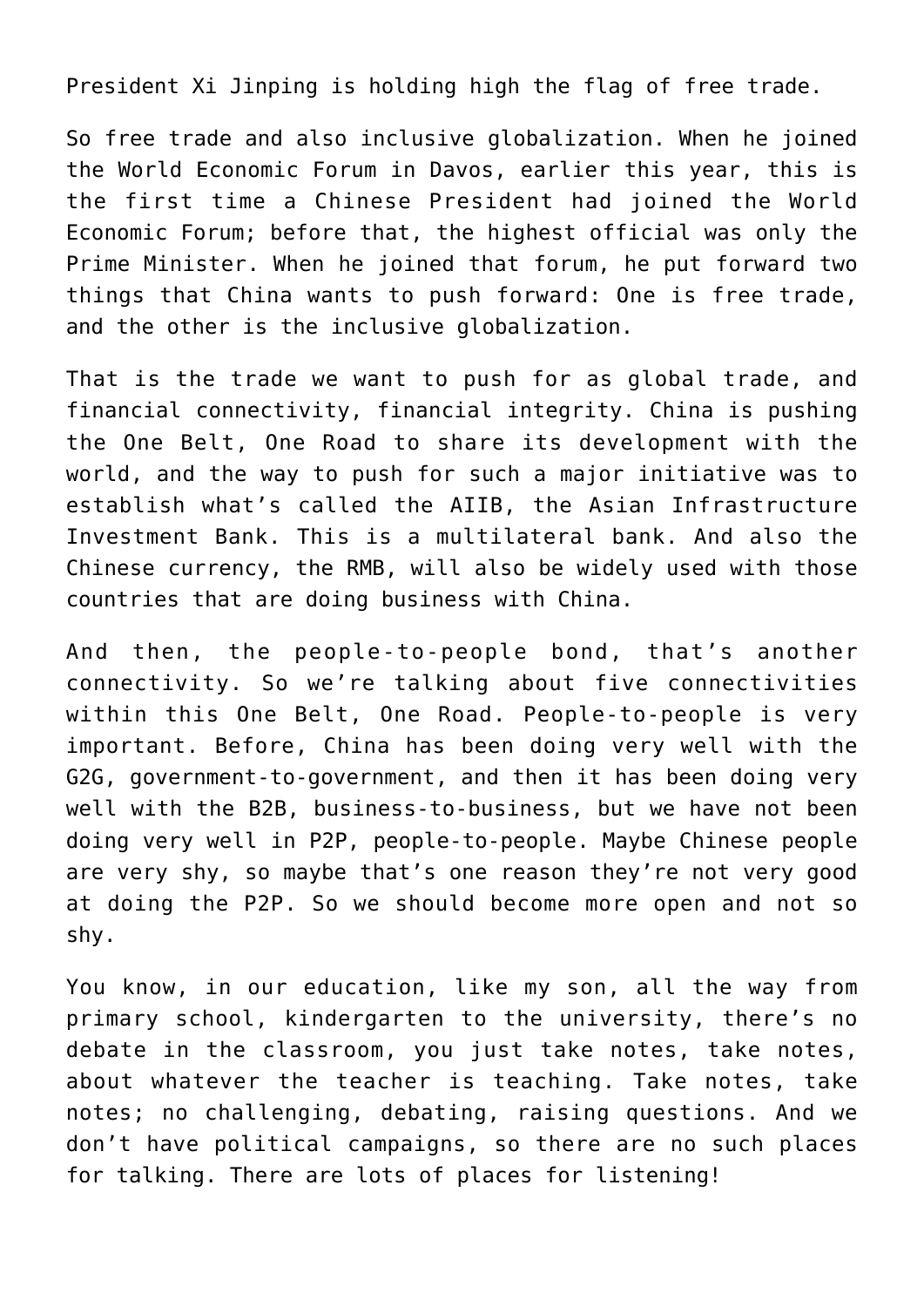Anyhow, people-to-people contact, we need a lot of NGOs to go abroad.

## **Africa Is Rising**

So very quickly, let's move to Africa. In Africa, we have commitment, that is the FOCAC, the full name is the Forum on China-Africa Cooperation. This forum was established in 2000, and every three years there is a FOCAC meeting. The FOCAC meeting in 2015 took place in Johannesburg, South Africa. In that meeting, President Xi Jinping joined the meeting, put forward ten cooperation plans, and pledged the money—as high as \$60 billion—to cover all ten areas: industrialization, agriculture, infrastructure, finance, environmental protection, and more.

The Belt and Road is very good for Africa's job creation. A lot of money has been earmarked to use for the industrialization of Africa. Let me just highlight in my last two minutes, the two areas, like two engines—like in an airplane, if you want to take off, you need two engines: One is industrialization, another is infrastructure. Without good infrastructure, there's no basis for industrialization—short of electricity,short of power,short of roads, and then it's very hard to make industry take off.

We have done a lot. Africa now is rising. Before, Africa was regarded as a hopeless continent, more than 15 years ago. But now, with kite flying over, now it's Africa's rising time. You see this map from the IMF, only in those deep blue places do they enjoy very high economic growth rates in the past decade—Asia, and Africa. So those two blue areas have above 6% GDP growth rates. They are mutually serving as the engines for each other—Asia's growth coming from Africa, Africa's growth coming from Asia. A booming future, industrialization creating jobs. I am sharing with you a lot of pictures of Ethiopia's Oriental Industrial Zone. I visited that zone—there is a shoemaking factory, lots of jobs have been created. You see, I